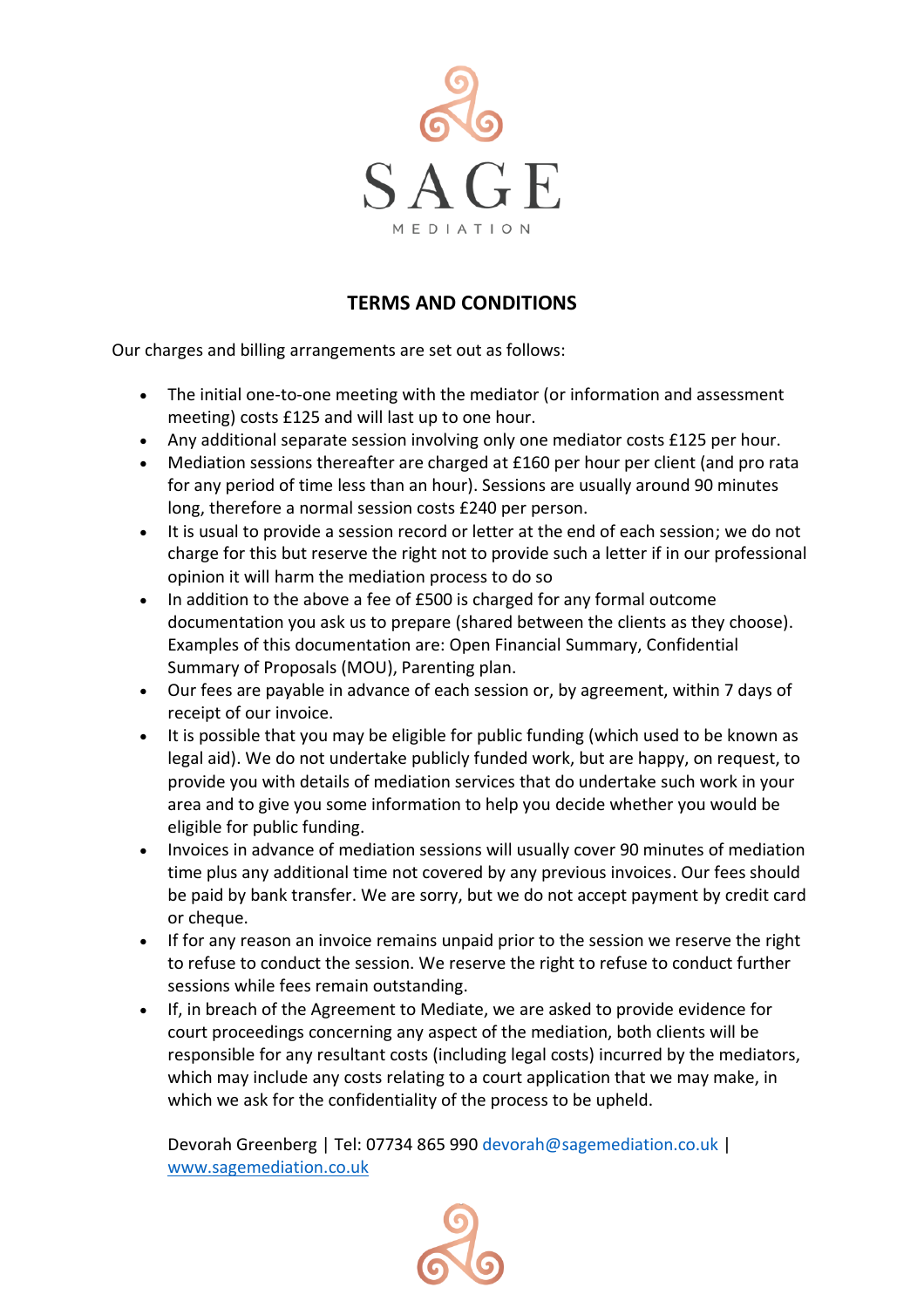

## **Cancellation**

A cancellation fee will be charged if a mediation is cancelled in the following circumstances:

- Cancellation 5 or more working days before the mediation date (excluding Saturday, Sunday and public holidays): cancellation fee restricted to any irrecoverable expenses (such as venue costs etc) already incurred.
- Cancellation within 72 working hours of the time at which the mediation was due to take place (excluding Saturday, Sunday and public holidays): the full agreed fees for one hour of mediation will be payable.

### **Privacy Notice**

We are 'processors' of personal data for the purposes of the General Data Protection Regulation. Under our contract with you we are permitted to process your personal data for the purposes of the mediation. We may also, to a very limited extent, process personal data at your request to explore the possibility of entering into a contract for mediation services. We may also, to a very limited extent, process personal data (limited to your contact details) in order to invite you to explore mediation as a way forward – we will only ever do this after being approached by someone who wishes to mediate with you rather than litigate (or that person's legal representative) and who gives us your contact information so that this can happen. Our lawful basis for sending such emails is the public interest, in order to give you access to the mediation information and assessment process introduced by the Children and Families Act 2014, s 10.

If, before you sign a contract with us, you ask us not to contact you again we will destroy your contact details and will not contact you again. If you have signed our Agreement to Mediate, we may retain and store your personal data for as long as necessary in connection with the Agreement to Mediate, to include a period of 6 months after the mediation concludes, in case of complaint. We may retain data for research and statistical purposes but on the understanding that if used for this purpose all identifying details will have been removed. Under no circumstances will we sell your personal information to anyone.

Where relevant information held by the mediator to be shared with the Family Mediation Council (the FMC) in the event that a formal complaint is made to the FMC, to which that information pertains.

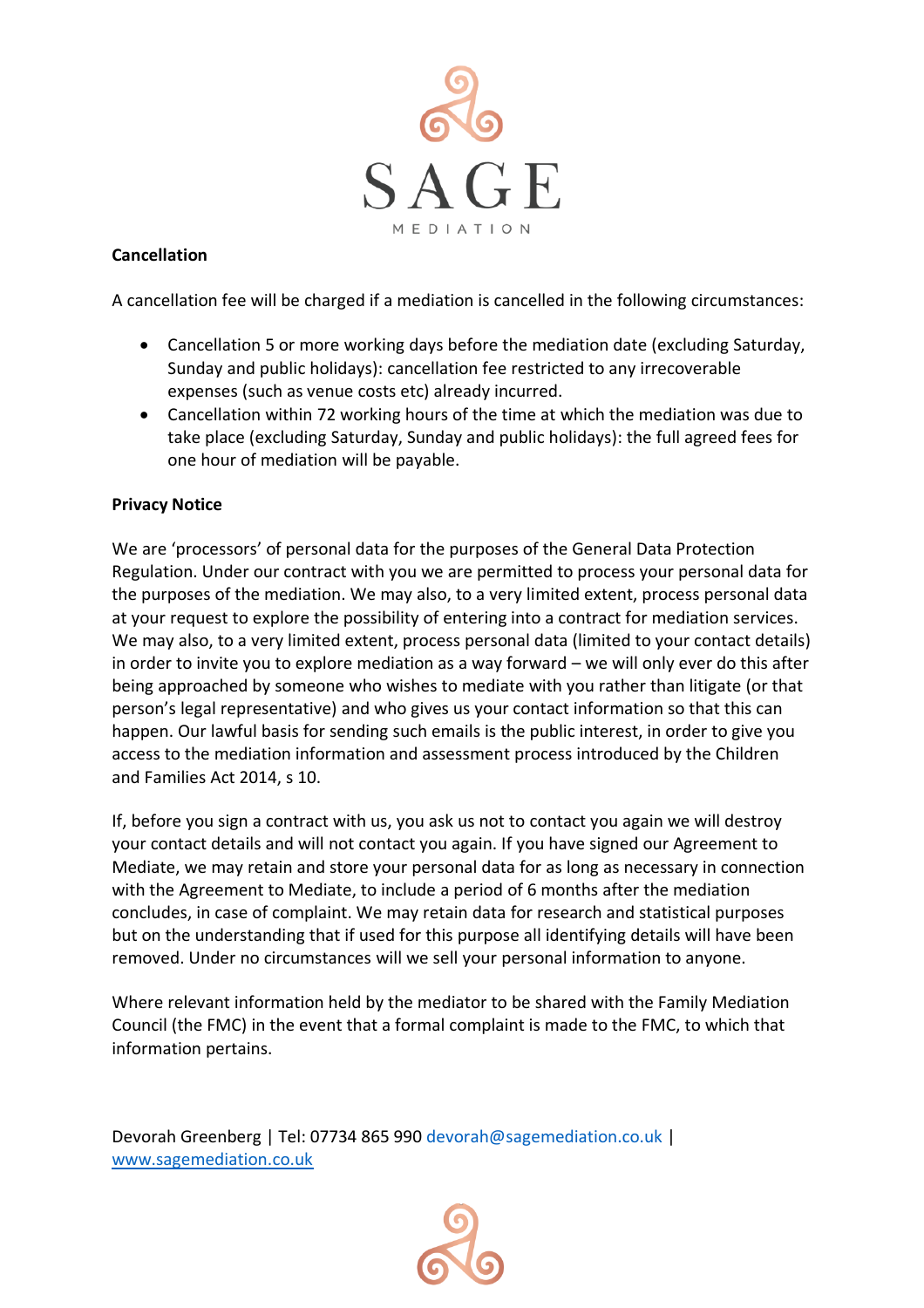

### **Complaints**

We are committed to providing a high-quality mediation service. When something goes wrong, we want you to let us know – please feel free to contact either of us by telephone or by email if you want to discuss any aspect of our service. If you are dissatisfied, you have a right to complain directly to us for up to 6 months after the relevant event. The other people who may make a complaint are prospective clients who have been directly affected by our professional behaviour and those who have been invited to participate in a mediation session. You can find more information about what this means at https://www.familymediationcouncil.org.uk/complaints- about-mediators/.

You may contact us directly at devorah@sagemediation.co.uk, please do try to contact us by telephone and email to ensure that we have received the complaint. We hope that, in most cases, a conversation between us will be sufficient to set minds at rest.

Using our complaints process does not prejudice your right to apply to the courts for civil redress. What we hope to achieve is an outcome to the complaint that we all feel is constructive and proportionate, and to avoid any unnecessary escalation of problems.

If we receive a complaint from one of you, please bear in mind that we will usually inform the other person that a complaint has been made. (We **must** do this if a professional adviser we have consulted about the complaint (normally a PPC – see below) considers that the other person needs to be informed.)

Our procedures are designed to go beyond the minimum standards required by the Family Mediation Council (FMC) (set out at the end of this Annexe). In the event that our complaints process has not been successful, and you consider that there has been a breach of the relevant Code of Practice for intake meetings or for mediations, you may complain to the FMC within 3 months of the last mediation session or the intake meeting). The FMC's own complaints process can be found at

https://www.familymediationcouncil.org.uk/complaints-about-mediators/.

Our Internal Complaints Procedure

#### *First stage – initial response to and resolution of the complaint*

We will respond/acknowledge any complaint within 5 working days of receiving it, enclosing a copy of this procedure if you do not already have one, and explaining when you will next be contacted. Both the initial complaint and our response may be made by telephone as

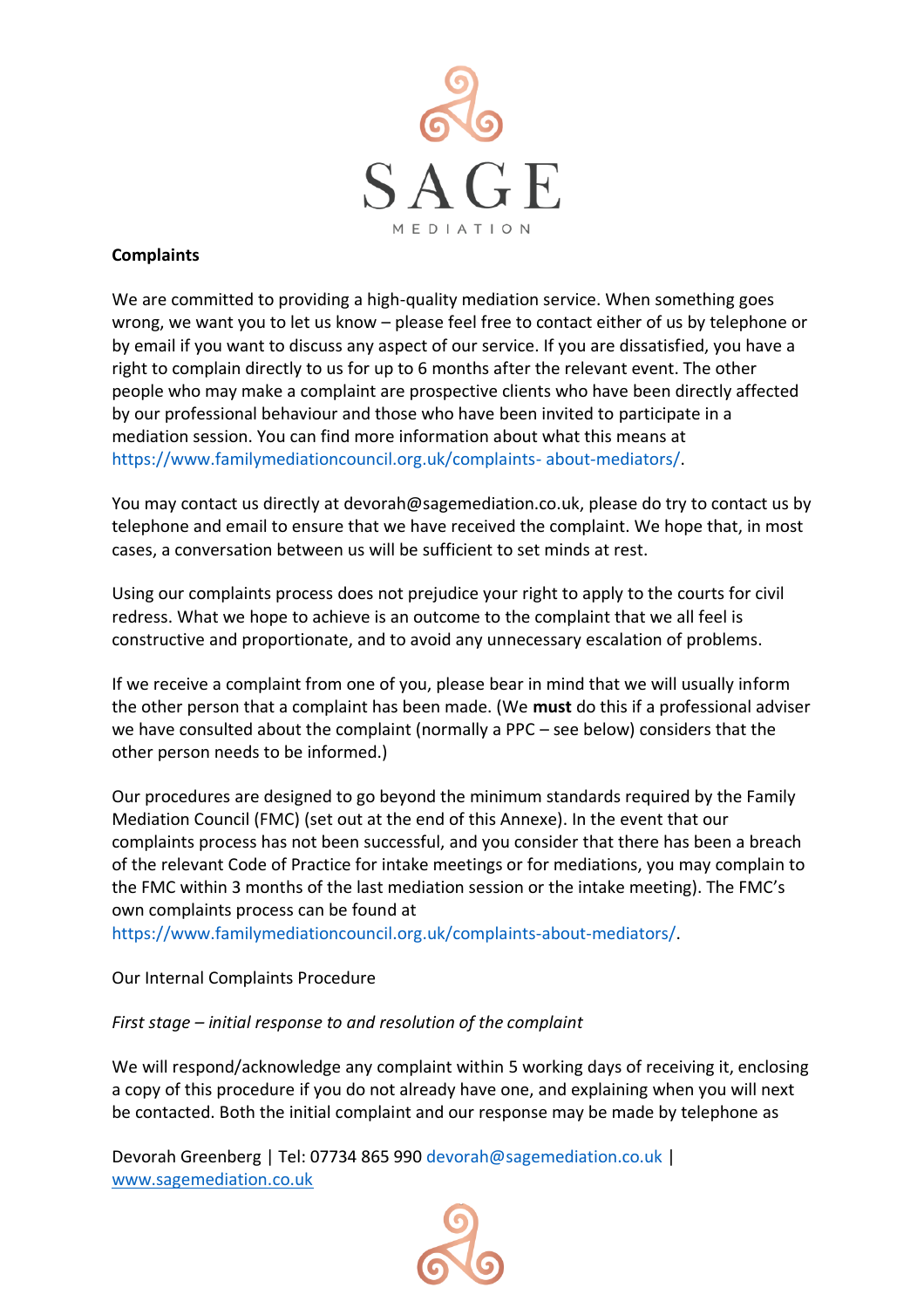

well as by email; a written note will be made respecting any communication by telephone and kept on the case file. At this stage the mediator or mediators concerned in the complaint will be involved directly in responding and seeking to resolve the issue. Please bear in mind that we will usually inform the other participant that a complaint has been made.

## *Second stage – internal informal attempt to resolve the complaint*

If you wish to take the complaint further, we will ask you to put your complaint in writing, if you have not already done so, and will acknowledge the written version of the complaint separately. We will send you an initial written response to your complaint within 14 days of receiving your complaint in writing.

Every qualified family mediator recognised by the Family Mediation Council is required to have a professional practice consultant (PPC), who provides the mediator with professional support and guidance. We are required to inform our PPCs about the complaint.

- Within 7 days of receiving the complaint in writing, or as soon as reasonably practicable, written copies of all correspondence relating to the complaint will be sent to at least one of our PPCs, and you will be copied in so that you can see that this has happened.
- We will usually offer a meeting with you and will always consider doing so.
- Any meeting concerning your complaint may include the mediator or mediators concerned, one of our PPCs or an independent mediator.
- Written records of any meeting and discussions must be kept on both the case file, and our own professional files. If the PPC is able to help us to resolve the complaint at this stage, the PPC will decide whether the other party to the mediation should be informed about the complaint.
- If we are able to resolve the complaint with you on an informal basis at this stage, then written records of the nature of the complaint and its resolution, together with associated correspondence, will be kept on file and reviewed by the PPC so that lessons can be learned.

*Third stage: independent consideration and attempted formal resolution of the complaint* 

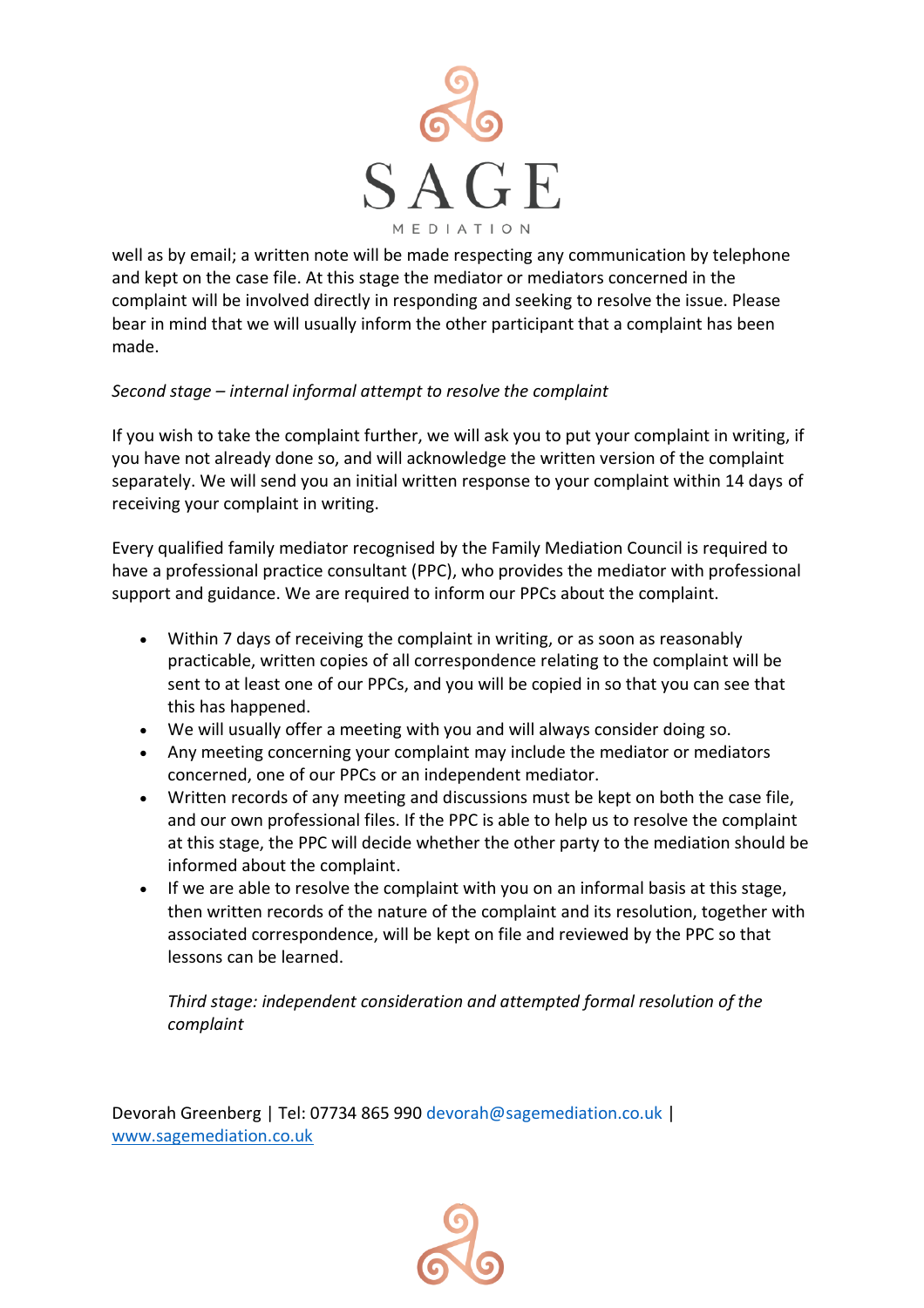

If we are unable to resolve the complaint with you with the help of our PPC, within 14 days of our initial written response to you, or as soon as reasonably practicable, a completely independent person qualified to act as a PPC will be appointed to review the complaint – this will not be one of our own PPCs, but someone who has no ongoing professional relationship with us, specially appointed to deal with your complaint. In relation to this independent PPC:

- We must ensure that you are told in writing, as soon as reasonably practicable, the name of the person who will be reviewing the complaint.
- Once an independent PPC is appointed, any ongoing mediation with us must stop.
- We must also inform the other person that there has been a complaint, although the

other person is not entitled to know the details.

The independent PPC will be asked to review both the complaint and any unsuccessful attempts to resolve the complaint; they will have copies of all communications, including telephone attendance notes and a full copy of the mediation or assessment file. We must ensure that we have either the written consent of both of you to the release of the mediation file to the independent PPC, if the complaint is about a mediation, or your written consent to the release of assessment file to the independent PPC, if the complaint is about an assessment – this consent is included in our Agreement to Mediate, so we will usually already have it.

The independent PPC:

- Will have 21 days from appointment to attempt to resolve the complaint.
- Will write to you directly to let you know that they have been appointed to consider

your complaint, and what the timetable is for the review.

• Will discuss the complaint as fully as possible with us and, if possible, seek to agree

the next step that should be taken, in the event that no resolution of the complaint can be agreed.